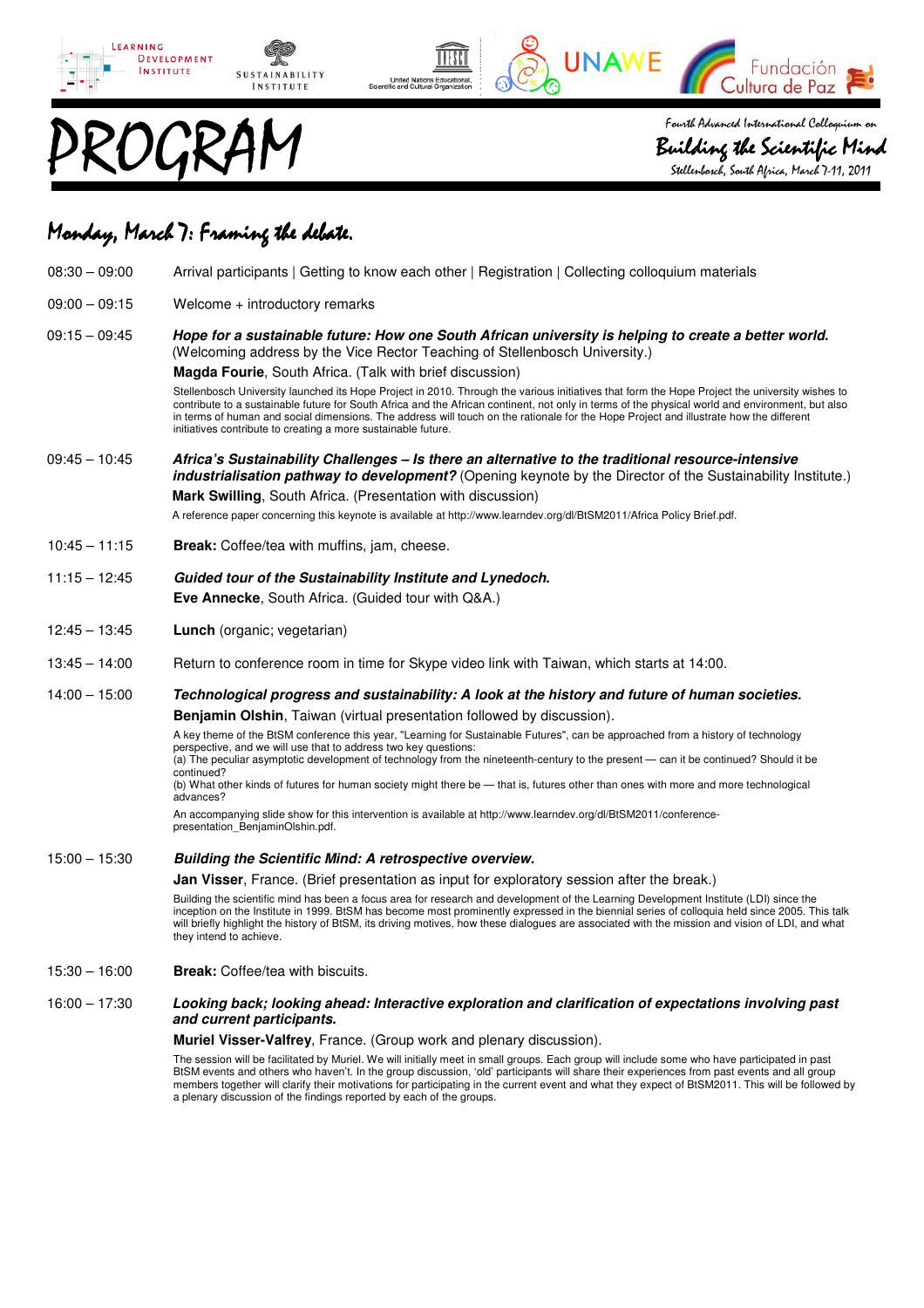### Tuesday, March 8: Different perspectives of sustainability.

### 09:00 – 10:00 **Learning for a Sustainable Future: "Loving the World and Our Children Enough. Nurturing Decidedly Different Scientific Minds, by Design." Stephanie Pace Marshall**, USA. (Paper and discussion.) We live in times of complex global challenges so interdependent they defy traditional modes of thinking. "Decidedly Different" scientific minds that cultivate the creativity, fluency and adaptive expertise of integral and wise thinking are fundamental to sustaining a "constructive human presence" on the earth. Learning environments must be designed to enable students to develop the habits of mind of inquiry-based, designbased and systems-based thinking. This is the cognitive context for designing STEM environments that nurture "decidedly different" scientific minds. This presentation will: (1) frame the "new narrative" for re-imagining STEM teaching and learning, (2) describe the attributes of "decidedly different" (integral and wise) scientific minds, and (3) offer learning environment design conditions that drive the creation of a new model. In a workshop conducted in conjunction with this presentation, participants will delve more deeply into these ideas and their implications for design. A resource paper on Loving the world and our children enough: Nurturing 'Decidedly Different' scientific minds, by design is available at http://www.learndev.org/dl/BtSM2011/Marshall-ResourceDoc.pdf. 10:00 – 10:30 **The story of the Sustainability Institute and Lynedoch. Eve Annecke**, South Africa. (Presentation.) Description awaited. 10:30 – 10:45 **Changing minds; changing lives: Social and economic development of grassroots communities around national archeological parks in Brazil. Luiza Alonso**, Brazil. (Brief introduction to further explorations later in program.) Over the past 20 years, educational and socio-economic programs have been developed by the Serra da Capivara national park in Brazil, aiming at combating poverty among the inhabitants of communities around the park and improving the sustainability of both these communities and the natural and archeological heritage in the area. Evaluation has shown that such projects failed to reach their goal. It thus became necessary to change the underlying theoretical framework and methodological practices. With a view to generating critical debate, suggestions will be put forward regarding innovative educational initiatives for the sustainable development of the communities and the preservation of the archeological heritage. One expects to discuss that experience at the Colloquium on BtSM2011 as well to consider new insights for the sustainable development of the communities and the national park conservation. 10:45 – 11:15 **Break:** Coffee/tea with muffins, jam, cheese. 11:15 – 12:15 **Promoting dialogue between followers of different medical paradigms to combat the spread of HIV in sub-Saharan Africa. Ralf Syring**, Democratic Republic of Congo. (Presentation and discussion.) We have started to integrate HIV related work into the cultural context of the district of Kwango in the Democratic Republic of Congo. The combination of research, intended to find out about the connotations of HIV and AIDS in communities and the terms and metaphors used by chiefs and healers to describe it and to deal with it, and information/training of biomedical personnel and healers has initiated a process of structured dialogue between followers of the different medical paradigms in the district. 12:15 – 12:45 **Antibiotic stewardship for a sustainable future. Patricia Cristofaro**, USA. (Presentation and discussion.) Almost simultaneously with the introduction of antimicrobials into medical therapy, came the development of resistance mechanisms in microorganisms. Prolific, uncontrolled, and disorganized use of antibiotics in both medical and veterinary settings including the untargeted use of antibiotics to enable animal husbandry in overcrowded farms have now contributed to a situation in which harmful microbes can no longer be treated with common antibiotics. There are no new drug discoveries in the pipeline for certain infectious which are now spreading by worldwide travel. A new field of infectious diseases - antibiotic stewardship - is now evolving in an attempt to contain this resistance problem conserving current antibiotic efficacy for as long as possible. These concepts will be discussed during this session. 12:45 – 13:45 **Lunch** (organic; vegetarian) 13:45 – 14:45 **Intergenerational conversations, collective wisdom and ownership in South Africa: Teachers, pupils and families engaging with the age of AIDS. James Lees** and **Tania Vergnani**, South Africa. (Paper followed by interactive process animated by the presenters.) While the dominant story of AIDS remains a medical construction, in South Africa the pandemic can be understood as testimonial of the struggle many people have in protecting and promoting life – their own and others. This paper will reflect on our own fledgling work to inspire intergenerational conversations within and between families through the use of new film on HIV produced by MTV, Shuga, in the University of the Western Cape's teacher education programmes. These new conversations move beyond simply 'breaking the silence' and seek to create spaces where families and communities can animate new possibilities for themselves and begin not simply to 'own' the AIDS pandemic but to reclaim a process that values their own collective wisdom and sustains their own journeys toward the future. 14:45 – 16:45 **Parallel workshops on: 1) Learning for a Sustainable Future: "Loving the World and Our Children Enough. Nurturing Decidedly Different Scientific Minds, by Design"** (facilitator Stephanie Marshall). **2) Promoting dialogue between followers of different medical paradigms to combat the spread of HIV in sub-Saharan Africa** (facilitator Ralf Syring). 15:30 – 16:00 **Coffee/tea and biscuits:** Workshop participants collect coffee/tea, biscuits. 16:45 – 18:00 **Reception offered by the Learning Development Institute,** hosted by Lya and Jan Visser.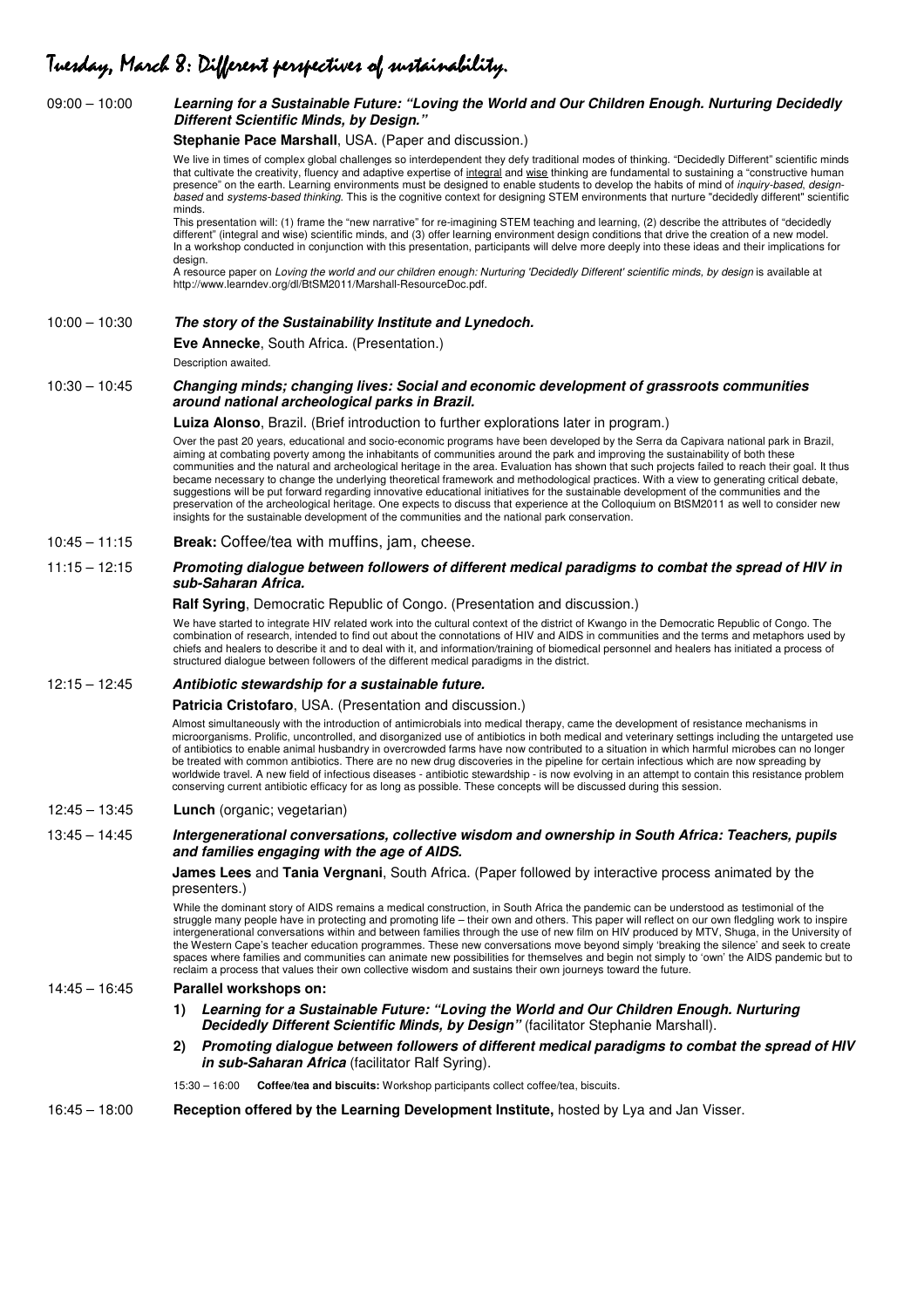# Wednesday, March 9: Research and theory building in the perspective of sustainability.

| $09:00 - 9:15$  | The Sustainable Innovation Stellenbosch Network                                                                                                                                                                                                                                                                                                                                                                                                                                                                                                                                                                                                                                                                            |
|-----------------|----------------------------------------------------------------------------------------------------------------------------------------------------------------------------------------------------------------------------------------------------------------------------------------------------------------------------------------------------------------------------------------------------------------------------------------------------------------------------------------------------------------------------------------------------------------------------------------------------------------------------------------------------------------------------------------------------------------------------|
|                 | Pieter van Heyningen, South Africa. (Brief introduction to further explorations later in program.)                                                                                                                                                                                                                                                                                                                                                                                                                                                                                                                                                                                                                         |
|                 | The Sustainable Innovation Stellenbosch Network is an action research initiative aimed at creating a participatory network for innovation and<br>sustainability in Technopark (Stellenbosch). The initiative also serves as an intervention to kick-start or initiate a transformation or transition of<br>a science/business park toward sustainability, collaboration and innovation. The proposed contact/ dialogue session will be an idea generation<br>debate and critique aimed at brainstorming ideas for putting into place measures to ensure the continuation of the SISN post project<br>completion. As well as methods for constructing a model for replication in other regions, science and business parks. |
| $09:15 - 10:00$ | The ABC (Aim, Belief, Concern) instant research question generator.                                                                                                                                                                                                                                                                                                                                                                                                                                                                                                                                                                                                                                                        |
|                 | <b>Johannes Cronjé, South Africa. (Paper and discussion.)</b>                                                                                                                                                                                                                                                                                                                                                                                                                                                                                                                                                                                                                                                              |
|                 | A frequently-encountered weakness in graduate research studies is the disconnect between the aim of the research and the actual research<br>questions. Frequently the promise made in the introduction of a thesis is not fulfilled by the time the conclusion is written. The paper describes<br>an application of Burrell & Morgan's four paradigms of social science research from which a set of research questions can be derived that will<br>ensure that what a student sets out to do is aligned with the research questions, so that the research methodology can be derived from that.<br>Two dimensions combine $-$ the nature of science and technology, and the nature of society.                            |
| $10:00 - 10:45$ | How do we approach practical, messy problems? A reflection on how to respond to the economic and<br>ecological crises.                                                                                                                                                                                                                                                                                                                                                                                                                                                                                                                                                                                                     |
|                 | <b>Martin de Wit, South Africa. (Paper and discussion.)</b>                                                                                                                                                                                                                                                                                                                                                                                                                                                                                                                                                                                                                                                                |
|                 | The question how to approach practical, messy problems where problems are not well-defined remains actual. The recent financial and<br>economic crisis, as well as an emerging ecological crisis, is an opportunity to reflect on deeper questions on how to approach and inform<br>decisions in the real world. The expectation is that we do not only learn on how to do things better, but also on how to do things differently.                                                                                                                                                                                                                                                                                        |
| $10:45 - 11:15$ | Break: Coffee/tea with muffins, jam, cheese.                                                                                                                                                                                                                                                                                                                                                                                                                                                                                                                                                                                                                                                                               |
| $11:15 - 12:00$ | Feminist popular education: Exploring the edges.                                                                                                                                                                                                                                                                                                                                                                                                                                                                                                                                                                                                                                                                           |
|                 | Shirley Walters, South Africa. ('Fishbowl' where the lead presenter begins with the propositions, a few others<br>are invited to be in the 'fishbowl' with her to engage immediately, and there are 2 empty chairs, which enable<br>others to enter at any time to comment or question before returning to their seats.)                                                                                                                                                                                                                                                                                                                                                                                                   |
|                 | This is based on the introduction to an emergent book which is co-edited by me and Linzi Manicom. It contains 14 chapters from about 10<br>countries and 24 feminist popular educators. The presentation will identify the key themes that have emerged from the writings. As the<br>reviewer of the manuscript states 'the text is highly original, and extends in multiple directions pedagogical practices that explore non-<br>cognitive, non-linguistic, affective, intuitive and imaginal domains'.                                                                                                                                                                                                                  |
| $12:00 - 12:22$ | Can we create a sustainable structural approach to pedagogy?                                                                                                                                                                                                                                                                                                                                                                                                                                                                                                                                                                                                                                                               |
|                 | Elizabeth Jordan, Canada. (Introductory presentation to later debate and working group activities.)                                                                                                                                                                                                                                                                                                                                                                                                                                                                                                                                                                                                                        |
|                 | Using an open discussion format attendees will be encouraged to peruse one of the challenges facing universities as they plan for<br>"sustainability by creating structural, procedural approaches" that "create outstanding learning experiences 'efficiently". There are a number of<br>issues and questions: Can pedagogy be sustainable? Is sustainability even possible when dealing with what in a business model is<br>considered a "Wicked" problem (Rittle & Webber, 1973). That is, a socially based problem which constantly changes, etc.                                                                                                                                                                      |
|                 | A resource paper on Can we create a sustainable structural approach to pedagogy? is available at http://www.learndev.org/dl/BtSM2011/<br>Jordan_Can%20We%20Create%20a%20Sustainable%20Structural%20Approach%20to%20Pedagogy.pdf.                                                                                                                                                                                                                                                                                                                                                                                                                                                                                           |
| $12:22 - 12:45$ | Learning for sustainable futures: An heuristic approach to cultural diversity and resilience.                                                                                                                                                                                                                                                                                                                                                                                                                                                                                                                                                                                                                              |
|                 | Christine Merkel, Germany - UNESCO Commission. (Introductory presentation to later debate and working<br>group activities.)                                                                                                                                                                                                                                                                                                                                                                                                                                                                                                                                                                                                |
|                 | Resilience - the key link between biological diversity and cultural diversity? What role for learning? The link between the "two diversities" will<br>be explored, with a special focus on the connection of diversity and resilience. What role for mimetic and cultural learning, sub- and<br>unconscious? How to reinvent ourselves as biosphere relevant species? How to explore the zone between "things we know" and "things we<br>don't know", the tacit, implicit and practical knowledge?                                                                                                                                                                                                                         |
|                 | A resource paper on Integration of culture in sustainable development is available at http://www.learndev.org/dl/BtSM2011/Integration%20<br>of%20Culture%20in%20sustainable%20development %20Non%20paper%20Germany.pdf.                                                                                                                                                                                                                                                                                                                                                                                                                                                                                                    |
| $12:45 - 13:45$ | <b>Lunch</b> (organic; vegetarian)                                                                                                                                                                                                                                                                                                                                                                                                                                                                                                                                                                                                                                                                                         |
| $13:45 - 14:15$ | Learning to act for a sustainable future.                                                                                                                                                                                                                                                                                                                                                                                                                                                                                                                                                                                                                                                                                  |
|                 | <b>Martin Gardiner, USA. (Paper and discussion.)</b>                                                                                                                                                                                                                                                                                                                                                                                                                                                                                                                                                                                                                                                                       |
|                 | Humanity has responsibility and opportunity for action concerning sustainable future, but such action will depend not only on information that<br>informs action, but also on extent of human involvement. Growing evidence implies that we humans are actors, with significant capacity to<br>influence both our behavior and our capabilities for behavior. As we increasingly see ourselves as actors, new paths building towards<br>sustainable futures can open. A number of such opportunities will be discussed.                                                                                                                                                                                                    |
| $14:15 - 15:30$ | Workshop on Research and theory building in the perspective of sustainability. Johannes Cronjé and<br>Martin de Wit take the lead.                                                                                                                                                                                                                                                                                                                                                                                                                                                                                                                                                                                         |
| $15:30 - 16:00$ | <b>Break:</b> Coffee/tea with biscuits.                                                                                                                                                                                                                                                                                                                                                                                                                                                                                                                                                                                                                                                                                    |
| $16:00 - 17:00$ | Workshop on Pedagogical practices with a view to creating sustainable futures. Elizabeth Jordan and<br>Shirley Walters take the lead.                                                                                                                                                                                                                                                                                                                                                                                                                                                                                                                                                                                      |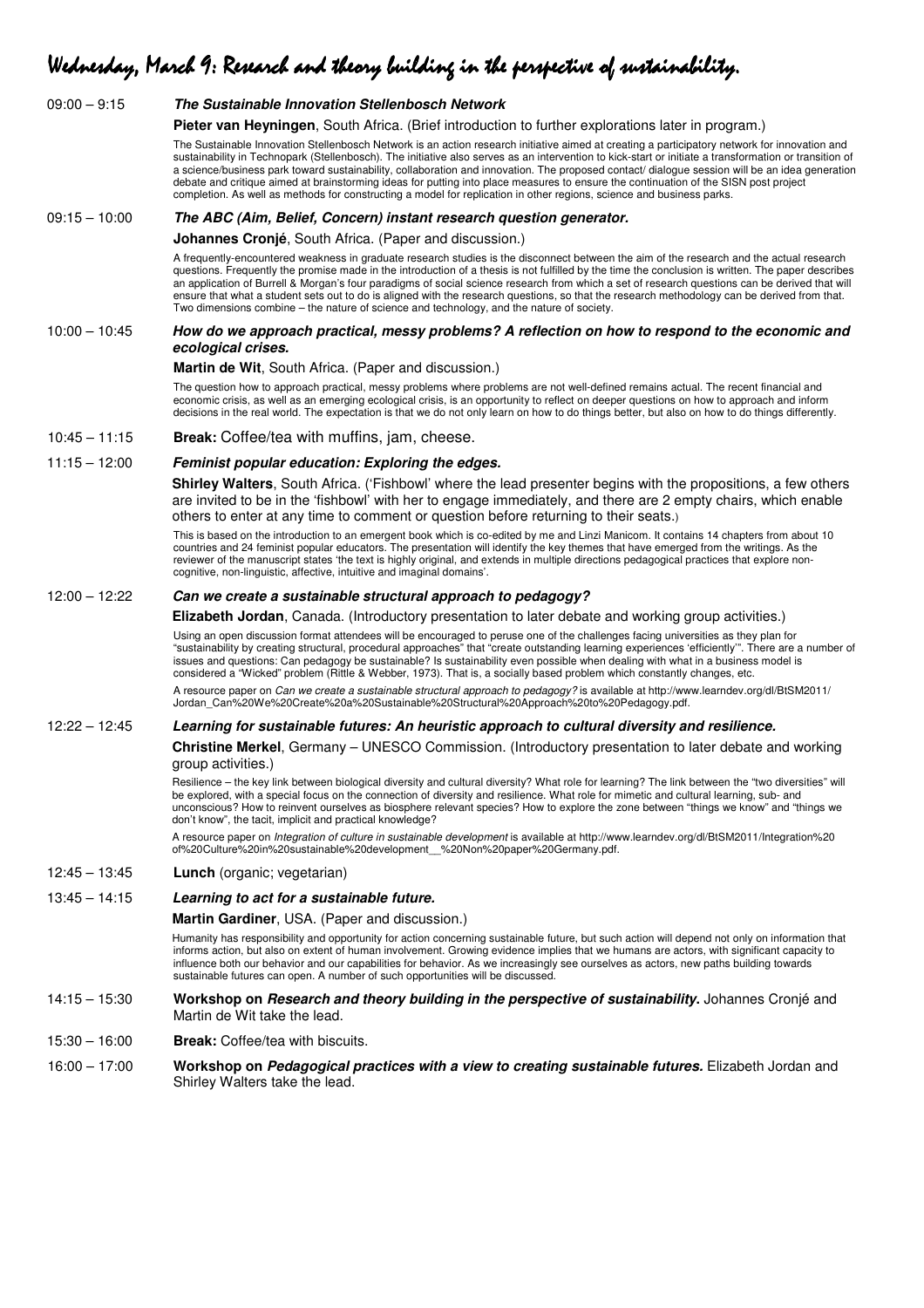| $09:00 - 9:55$  | <b>Sutherland reflections</b>                                                                                                                                                                                                                                                                                                                                                                                                                                                                                                                                                                                                                                                                         |
|-----------------|-------------------------------------------------------------------------------------------------------------------------------------------------------------------------------------------------------------------------------------------------------------------------------------------------------------------------------------------------------------------------------------------------------------------------------------------------------------------------------------------------------------------------------------------------------------------------------------------------------------------------------------------------------------------------------------------------------|
|                 | Bronwyn Lace, Marcus Neustetter, Carolina Ödman Govender and Kevin Govender, South Africa.<br>(Presentation combined with a challenge for participants to develop methodologies in groups followed by<br>dialogue)                                                                                                                                                                                                                                                                                                                                                                                                                                                                                    |
|                 | The session will begin with a presentation of Sutherland and SAAO, this will establish a context, we will then ask participants to break into<br>smaller groups and tackle a specific problem in relation to the context. We will then briefly present Sutherland Reflections as a case study.<br>The intention is for the session to end in an open dialogue in which participants can add to and critique the project as it stands thus far.                                                                                                                                                                                                                                                        |
| $09:55 - 10:20$ | <b>Can we find the next Einstein in Africa?</b>                                                                                                                                                                                                                                                                                                                                                                                                                                                                                                                                                                                                                                                       |
|                 | Carolina Ödman, South Africa. (Presentation.)                                                                                                                                                                                                                                                                                                                                                                                                                                                                                                                                                                                                                                                         |
|                 | The Next Einstein Initiative of the African Institute for Mathematical Sciences (AIMS-NEI) was set up to build a critical mass of scientific and<br>technical talent in Africa, capable of initiating change across the continent. Excellent graduates from African Universities will be trained in the<br>centres of academic excellence that AIMS-NEI will establish based on the model of AIMS-South Africa. The graduates joining the AIMS-NEI<br>centres share their learning of science together and develop a commitment to a better African future, while bridging cultural and national<br>boundaries.                                                                                       |
| $10:20 - 10:45$ | Astronomy for development.                                                                                                                                                                                                                                                                                                                                                                                                                                                                                                                                                                                                                                                                            |
|                 | Kevin Govender, South Africa. (Presentation.)                                                                                                                                                                                                                                                                                                                                                                                                                                                                                                                                                                                                                                                         |
|                 | The International Astronomical Union, in recognition of the immense use of astronomy to stimulate development, has developed a decadal<br>strategy entitled "Astronomy for the Developing World". At the heart of the implementation is the Global Office for Astronomy Development<br>(GOAD) which became active on 1st March 2011. The host of this office, the South African Astronomical Observatory, has a record of using<br>astronomy for development through the Southern African Large Telescope's Collateral Benefits Programme. Highlights from this programme<br>as well as plans for the GOAD will be discussed in the context of using astronomy for development, especially in Africa. |
| $10:45 - 11:15$ | Break: Coffee/tea with muffins, jam, cheese.                                                                                                                                                                                                                                                                                                                                                                                                                                                                                                                                                                                                                                                          |
| $11:15 - 11:45$ | Promoting reasoning skills via subject focus literacy approaches.                                                                                                                                                                                                                                                                                                                                                                                                                                                                                                                                                                                                                                     |
|                 | Paul Webb, South Africa. (Presentation and discussion.)                                                                                                                                                                                                                                                                                                                                                                                                                                                                                                                                                                                                                                               |
|                 | The focus of this discussion is on selected recent South African research studies that have explored efforts to promote the discussion, writing,<br>and arguing aspects of subject specific literacy in primary and middle schools, particularly amongst second-language learners. These studies<br>reveal improvements in the participants' abilities to write and argue their findings, as well as statistically significant improvement in their<br>problem solving skills.                                                                                                                                                                                                                        |
| $11:45 - 12:15$ | Wiki as an ecological system.                                                                                                                                                                                                                                                                                                                                                                                                                                                                                                                                                                                                                                                                         |
|                 | <b>Evgeny Patarakin and Vasiliy Burov, Russia. (Presentation and discussion.)</b>                                                                                                                                                                                                                                                                                                                                                                                                                                                                                                                                                                                                                     |
|                 | Ecologies and ecosystems concepts transferred from the world of biology to the social world in order to explain interrelations between<br>different agents and their environment. The concept of knowledge ecology in modern world is closely linked with an idea of wiki as an<br>ecological system. In this hypertext system different agents create, recycle and reuse various text blocks. We can use the wiki for a better<br>understanding of the principles of sustainability and viability of the learning communities.                                                                                                                                                                       |
| $12:15 - 12:30$ | Libraries for sustainability.                                                                                                                                                                                                                                                                                                                                                                                                                                                                                                                                                                                                                                                                         |
|                 | Diana Stirling, USA. (Brief introduction to further explorations later in program.)                                                                                                                                                                                                                                                                                                                                                                                                                                                                                                                                                                                                                   |
|                 | A library can be a vital center of community resource sharing, innovation, and access—promoting llifelong learning in ways that sustain the<br>individual, the community, society, and the world. Please join this discussion of the current role of libraries in our communities and the future<br>we can fashion for them.                                                                                                                                                                                                                                                                                                                                                                          |
| $12:30 - 12:45$ | Learning together the Big History: The Big Bang, Life on Earth, and the Rise of Humanity.                                                                                                                                                                                                                                                                                                                                                                                                                                                                                                                                                                                                             |
|                 | <b>Premana Premadi</b> , Indonesia. (Brief introduction to further explorations later in program.)                                                                                                                                                                                                                                                                                                                                                                                                                                                                                                                                                                                                    |
|                 | This round table discussion will be on the efficiency and impact of a particular mode of learning, i.e. learning together with a group by watching<br>a series of recorded lectures followed by discussion among the learners with and without a particular expert in the group (the lecturer is not<br>present). I shall start off with a case report from Indonesia: A group of about 20 people with various academic and professional backgrounds<br>met every week for 3 hours to follow and discuss the series of 48 lectures on the Big History by Professor David Christian.                                                                                                                   |
| $12:45 - 13:45$ | <b>Lunch</b> (organic; vegetarian)                                                                                                                                                                                                                                                                                                                                                                                                                                                                                                                                                                                                                                                                    |
| $13:45 - 14:30$ | Gaming for sustainable futures: Leveraging video gaming to develop sustainable mindsets through<br>'learning for complexity.'                                                                                                                                                                                                                                                                                                                                                                                                                                                                                                                                                                         |
|                 | <b>Carlo Fabricatore, UK. (Presentation and discussion.)</b>                                                                                                                                                                                                                                                                                                                                                                                                                                                                                                                                                                                                                                          |
|                 | The session aims at analyzing and discussing the relevance of digital games for the development of a sustainable mindset. Research<br>evidence, game-industry wisdom and real-world examples will be analyzed and used to illustrate how digital games can promote the<br>development of complex systemic thinking, which we believe to be crucial to build sustainable futures. The presentation will be followed by a<br>debate involving the audience, in order to allow the convergence of different backgrounds to further enrich and extend the scope of the<br>analysis.                                                                                                                       |
| $14:30 - 17:00$ | THE GREAT DEBATE: Building sustainable communities inspired by art, nature, science and history.                                                                                                                                                                                                                                                                                                                                                                                                                                                                                                                                                                                                      |
|                 | 14:30 - 15:30: Working in groups on the following themes:                                                                                                                                                                                                                                                                                                                                                                                                                                                                                                                                                                                                                                             |
|                 | 1) Having diverse stakes in a shared problem (solving competing interests) - Bronwyn Lace / Luiza Alonso.<br>2) Sharing resources (information, documentation, knowledge, technological infrastructure and savviness) - Evgeny<br>Patarakin / Diana Stirling                                                                                                                                                                                                                                                                                                                                                                                                                                          |
|                 | 3) Mastering shared language for building sustainable learning communities - Paul Webb                                                                                                                                                                                                                                                                                                                                                                                                                                                                                                                                                                                                                |
|                 | 4) Learning together inspired by shared appreciation and understanding – Premana Premadi                                                                                                                                                                                                                                                                                                                                                                                                                                                                                                                                                                                                              |
|                 | $15:30 - 16:00$<br><b>Break:</b> Coffee/tea with biscuits.                                                                                                                                                                                                                                                                                                                                                                                                                                                                                                                                                                                                                                            |
|                 | Plenary discussion in which results of group work are being shared and further discussed.<br>$16:00 - 17:00$                                                                                                                                                                                                                                                                                                                                                                                                                                                                                                                                                                                          |
| $19:00 - ????$  | Colloquium dinner (vegetarian as well as non-vegetarian—no pork meat) with entertainment, at the Moyo<br>restaurant (http://www.moyo.co.za/restaurant-moyo-stellenbosch/map.aspx) at the Spier Wine Estate, R310                                                                                                                                                                                                                                                                                                                                                                                                                                                                                      |

Lynedoch Road, Stellenbosch, Western Cape (-34° 1' 10.38", 18° 44' 35.95").